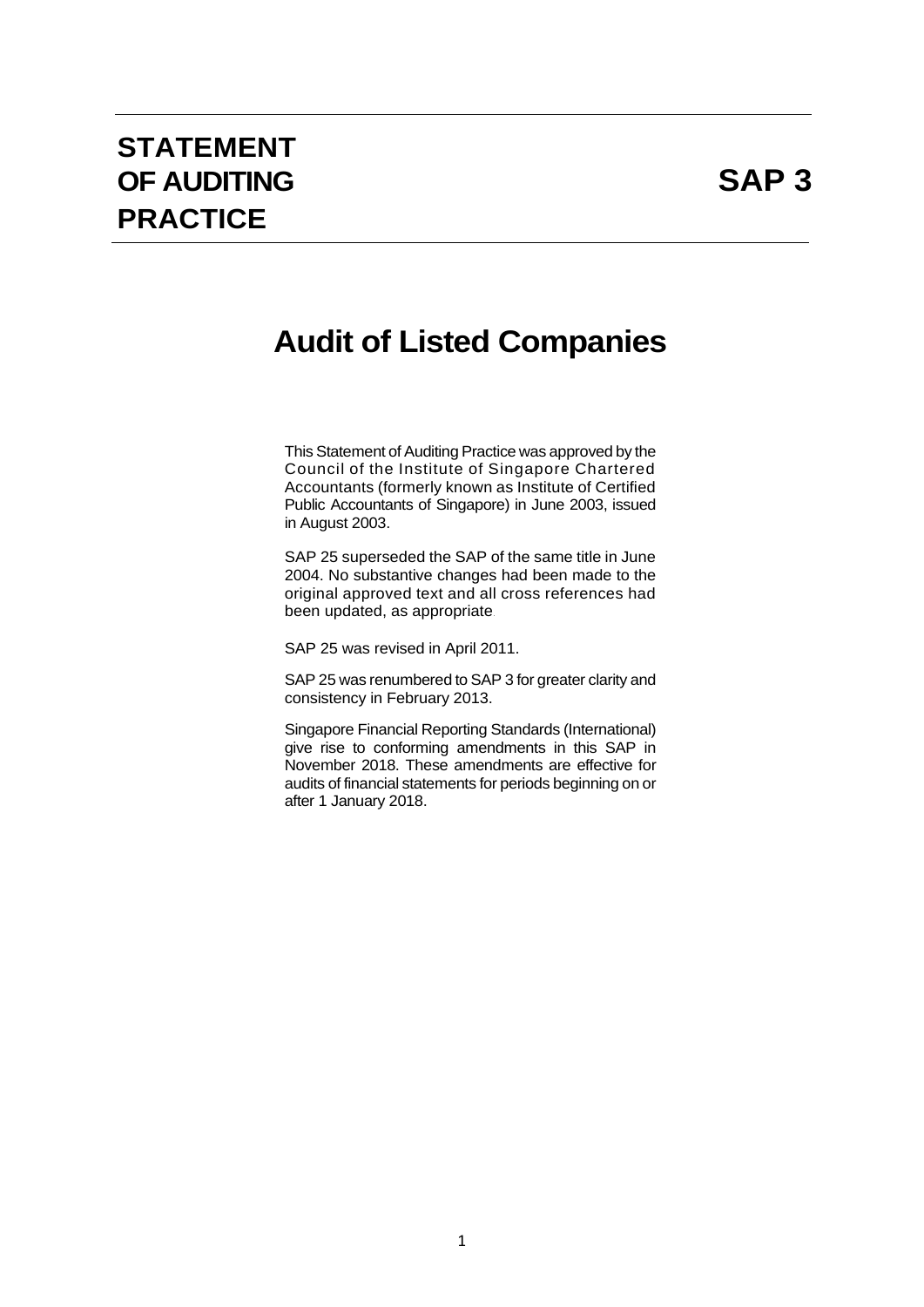# **CONTENTS**

| <b>Introduction</b>                                                                                | $1 - 8$   |
|----------------------------------------------------------------------------------------------------|-----------|
| <b>Definitions</b>                                                                                 | 9         |
| <b>Legal and Regulatory Compliance</b>                                                             | 10        |
| <b>Auditor's Responsibilities in Communicating with Audit Committees</b>                           | $11 - 12$ |
| The Nature of Communication Between Audit Committees and the Auditor                               | $13 - 14$ |
| Understanding the Audit Committee Role                                                             | $15 - 16$ |
| Designing Communication to Complement the Audit Committee Role                                     | 17        |
| Timing of Communication                                                                            | 18-19     |
| Communicating Plans for Conducting the Audit                                                       | 20-22     |
| Communicating Findings from the Audit                                                              | 23-27     |
| Auditor's Responsibilities in Assessing Internal Accounting Controls                               | 28-29     |
| Auditor's Responsibilities in Reporting Fraud and Error                                            | 30-34     |
| <b>Audit of Segment Information</b>                                                                | 35-36     |
| <b>Audit Procedures</b>                                                                            | 37-38     |
| Audit of Employee Share Option Schemes                                                             | 39-41     |
| <b>Audit Procedures</b>                                                                            | 42        |
| Auditor's Responsibilities in the Review of Interested Person Transactions                         | 43-45     |
| <b>Auditor's Responsibilities on Corporate Governance Disclosures</b>                              | 46-47     |
| <b>Review of Annual Reports/Summary Financial Statements</b>                                       | 48-52     |
| <b>Review of Financial Statements and Dividend Announcement</b>                                    | 53        |
| Interim Financial Statements and Dividend Announcement                                             | 54        |
| <b>Full Year Financial Statements and Dividend Announcement</b>                                    | 55-58     |
| Auditor's Responsibilities in the Review of Shareholders' Circulars                                | 59-60     |
| <b>Formal Reports</b>                                                                              | 61        |
| Oral Advice                                                                                        | 62-64     |
| Auditor's Responsibilities in Communicating with Shareholders at Annual<br><b>General Meetings</b> | 65-67     |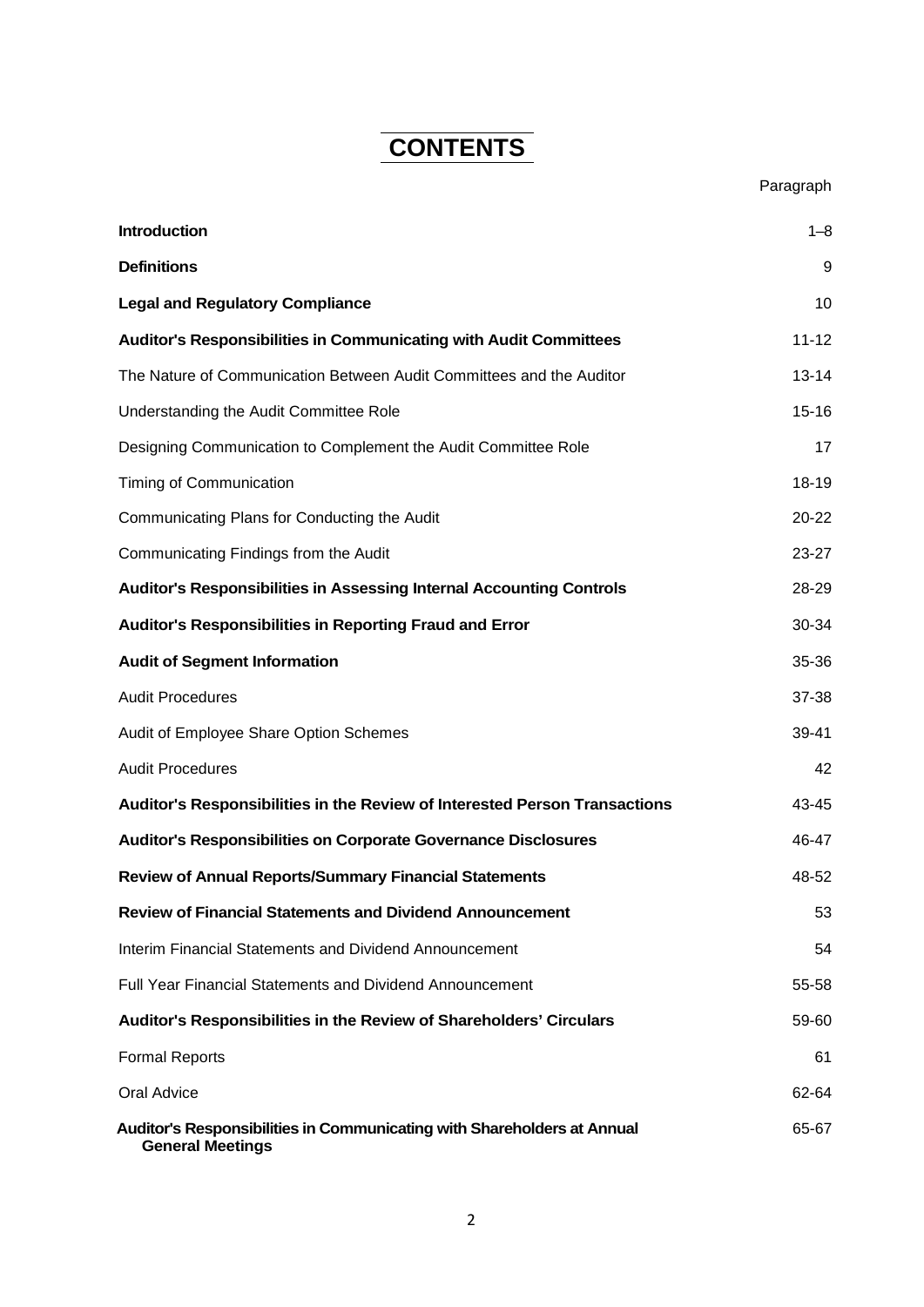# **Audit of Listed Companies**

## **Introduction**

- 1. The purpose of this statement is to provide guidance to the auditor in respect of the audit of listed enterprises. This statement is issued as a recommendation of best current practice and should be read in conjunction with Singapore Standards on Auditing (SSAs) and other related Statements of Auditing Practice (SAPs).
- 2. The recommendations contained in this statement are general in nature and deal with matters of principle and briefly summarise the requirements of certain SSAs.
- 3. SSAs are to be applied in the audit of financial statements of all enterprises including listed companies. SSAs are also to be applied, adapted as necessary, to the audit of other information and to related services. Although this statement highlights the requirements of certain SSAs, it is to be noted that all SSAs are to be applied in the audit of listed companies.
- 4. SSAs contain basic principles and essential procedures together with related guidance in the form of explanatory and other material. The basic principles and essential procedures are to be interpreted in the context of the explanatory and other material that provide guidance for their application.
- 5. To understand and apply the basic principles and essential procedures together with the related guidance, it is necessary to consider the whole text of the SSA including the explanatory and other material contained in the SSA.
- 6. Any limitation of the applicability of a specific SSA is made clear in the introductory paragraphs to that SSA.
- 7. SSAs do not override the local regulations governing the audit of financial or other information. To the extent that SSAs conform with local regulations on a particular subject, the audit of financial or other information in accordance with local regulations will automatically comply with the SSA regarding that subject.
- 8. It is impractical to establish standards on auditing and related services which universally apply to all situations and circumstances an auditor may encounter. Therefore the auditor should consider the adopted standards as the basic principles which he should follow in performing their work. The precise procedures required to apply these standards are left to the professional judgement of the individual auditor and will depend on the circumstances of each case.

# **Definitions**

9. In this Statement, unless the contrary intention appears, the terms have meanings as follows:

*Annual report* A document issued by an entity which includes its financial statements together with the independent auditor's report thereon.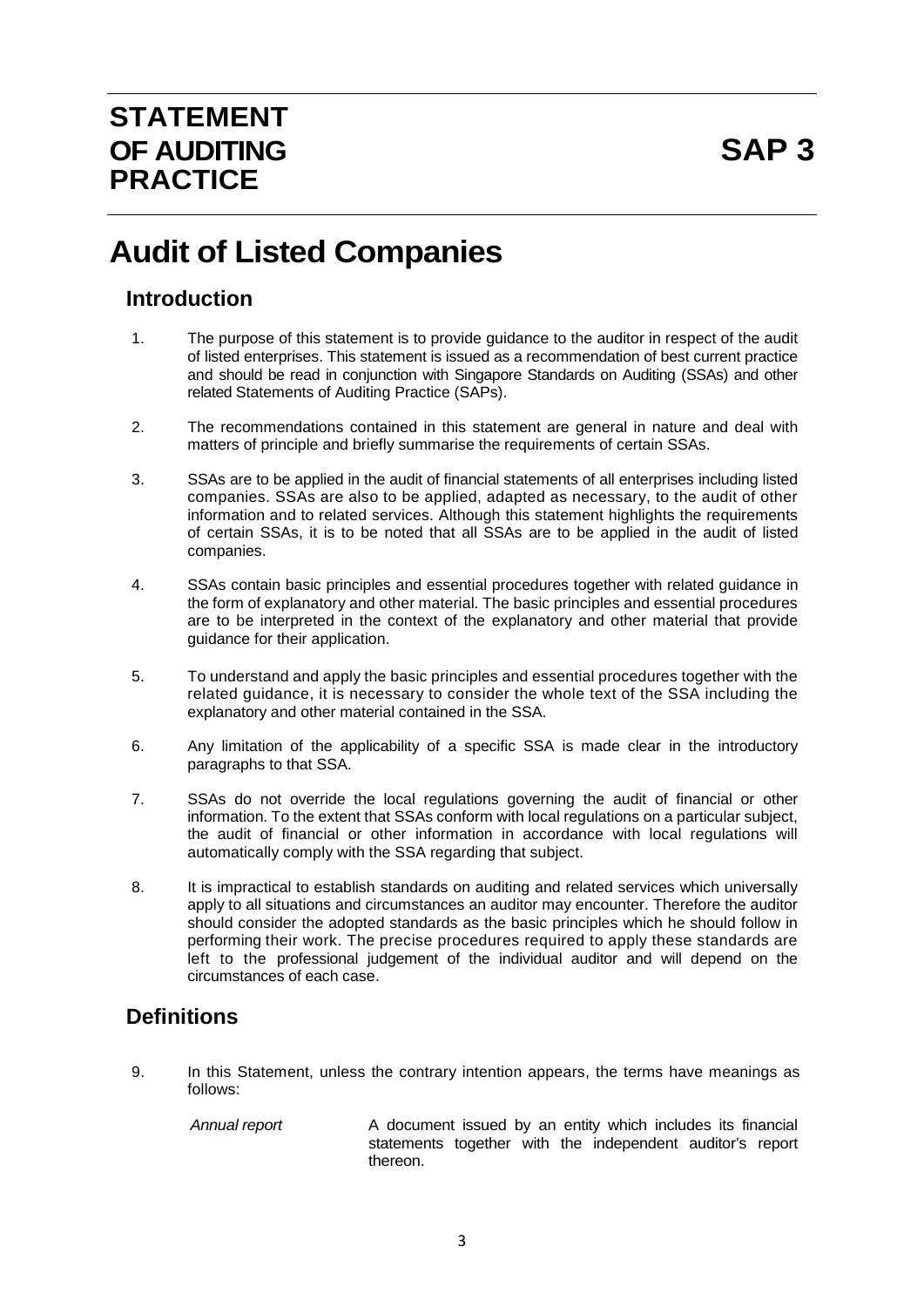- *Independent auditor's report* A report prepared by an approved company auditor containing a clear written expression of opinion on the financial statements as a whole.
- *Auditor* A public accountant who is registered or deemed to be registered under the Accountants Act (Cap. 2).
- *Financial statements* A structured representation of historical financial information, including related notes, intended to communicate an entity's economic resources or obligations at a point in time or the changes therein for a period of time in accordance with a financial reporting framework. The related notes ordinarily comprise a summary of significant accounting policies and other explanatory information. The term "financial statements" ordinarily refers to a complete set of financial statements as determined by the requirements of the applicable financial reporting framework, but it can also refer to a single financial statement.
- *Incoming auditor* A current period's auditor who did not audit the prior period's financial statements.
- *Predecessor auditor* An auditor who was previously the auditor of a company and who has been replaced by an incoming auditor.
- *Summary financial statements*  Financial statements summarising an entity's annual audited financial statements for the purpose of informing user groups interested only in the highlights of the entity's financial performance and position.

# **Legal and Regulatory Compliance**

10. It is management's responsibility to ensure that the entity's operations are conducted in accordance with the prevailing laws and regulations. The responsibility for the prevention and detection of non-compliance rests with management. The auditor, on the other hand, whilst not, and cannot be held responsible for preventing non-compliance, should plan and perform the audit with an attitude of professional scepticism recognising that the audit may reveal conditions or events that would lead to questioning whether an entity is complying with the laws and regulations. Some of the laws and regulations that need to be considered include the Securities and Futures Act, Companies Act, Banking Act, Insurance Act and the Singapore Exchange Securities Trading ("SGX-ST") Listing Manual.

# **Auditor's Responsibilities in Communicating with Audit Committees**

- 11. Audit committees are an important element of corporate governance of listed companies. They provide a means for non-executive directors, operating as a committee of the board of directors, to appraise and monitor key issues of financial reporting, internal controls and corporate governance and, when appropriate, to challenge management's approach, whilst at the same time respecting the role of the board of directors.
- 12. Against this background, good communication between the auditor and audit committees is vital to enable the audit committees to function effectively. This SAP sets out guidelines on communications between the auditor and audit committees so as to assist the development of working practices of both audit committees and the auditor. The auditor may also wish to refer to the "Guidebook for Audit Committees in Singapore" for best practices to be considered by audit committees.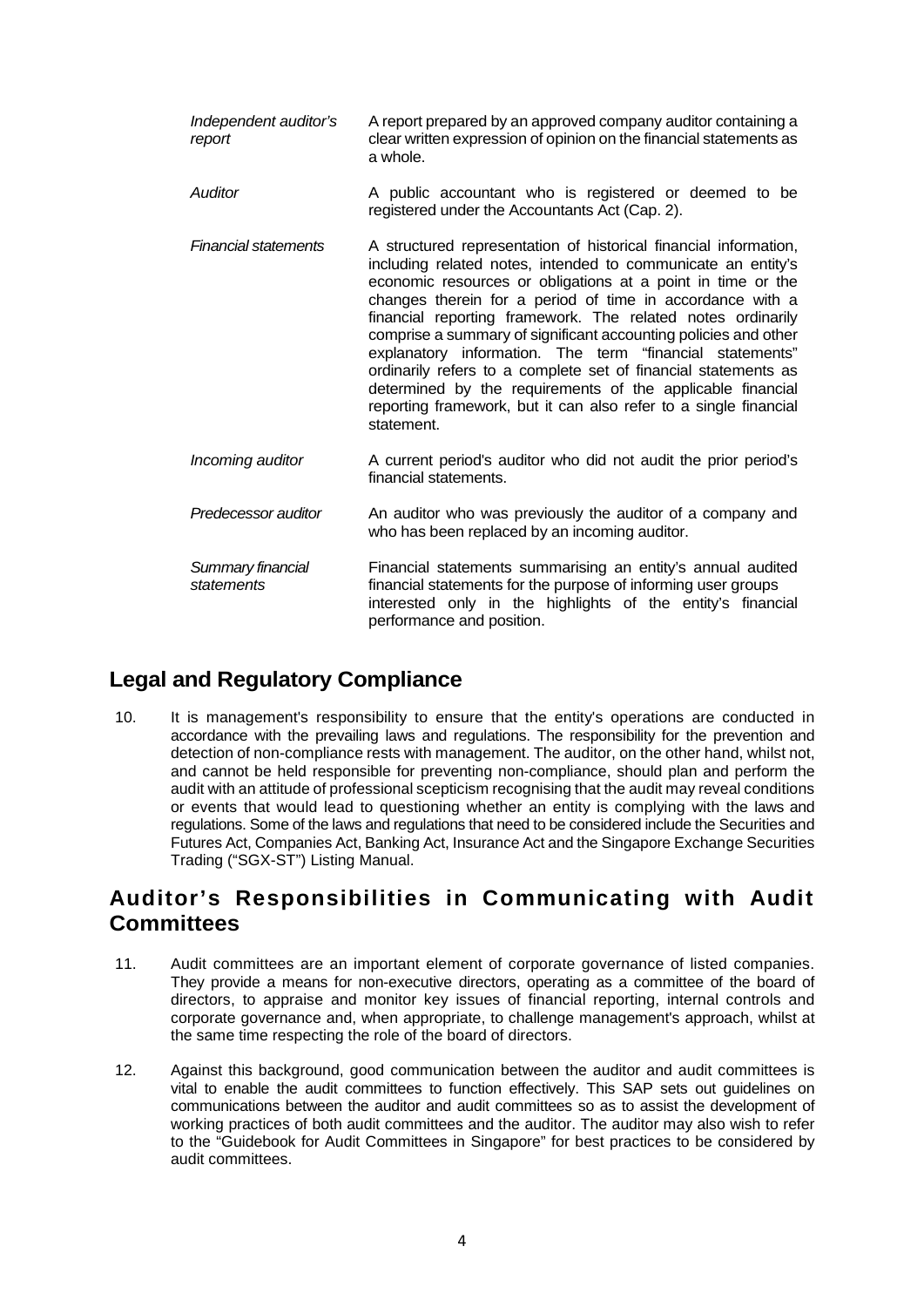#### **The Nature of Communication Between Audit Committees and the Auditor**

- 13. Effective communication requires a two-way process. The auditor ought to seek to provide the audit committee with relevant information in a way that helps committee members understand the issues concerned. Similarly, the auditor ought to receive from the audit committee both specific feedback on the matters he raises and information about the committee's views on the entity's corporate governance, so that he is aware of, and can take account of, any concerns felt by the audit committee.
- 14. In addition, the audit committee is itself an important element of the entity's control environment and governance arrangements for which, as directors, its members share responsibility with the other directors. Accordingly, the quality of oversight exercised by an entity's audit committee is an important factor taken into account by the auditor in his assessment of the company's overall control environment and the way in which this may affect audit risk.

#### **Understanding the Audit Committee Role**

- 15. An audit committee's role can be expected to include:
	- (a) Appraising and, where appropriate, challenging the actions and judgements of management as they relate to the financial reporting process;
	- (b) Monitoring management's commitment to the establishment and maintenance of a satisfactory control environment and a sound system of internal control (including any arrangements for internal audit); and
	- (c) Considering the adequacy of arrangements for external audit, and supporting the independence and objectivity of the external auditor by:
		- (i) understanding the focus of the audit;
		- (ii) facilitating discussion of audit findings;
		- (iii) helping to resolve any differences in views, between management and the auditor;
		- (iv) reviewing the nature and extent of non-audit services; and
		- (v) making recommendations in respect of the appointment of the auditor.
- 16. The management of an entity is responsible for providing its audit committee members with information needed for the committee's work. Whilst an audit committee's members need to have knowledge of the financial aspects of corporate governance as well as commitment to challenge, when necessary, the actions and judgements of management, as non-executives, they depend upon management for information concerning the entity.

#### **Designing Communication to Complement the Audit Committee Role**

- 17. The external auditor should seek to communicate with audit committees in a way which assists audit committee members to fulfil their functions effectively (both as determined by the committee's term of reference and more broadly as non-executive directors), whilst also fulfilling his own statutory and professional obligations. This aim affects communication with audit committees in a number of ways:
	- (a) The auditor communicates with the audit committee in a way that takes account of the information made available to the committee by management, whilst ensuring that all relevant matters arising from the audit are fully and openly discussed. In particular, they should not allow themselves to be influenced by any desire on the part of management to play down sensitive issues discovered in the course of audit work;
	- (b) All significant issues discovered by the auditor ought to be brought to the attention of the audit committee. Issues identified by the auditor in the course of his work are normally reported to senior management and the executive directors so that appropriate action can be taken. Reports to the audit committee are likely to be of greatest value if they permit the committee's members to form a view on the overall adequacy of the management's response to matters identified by the audit process; and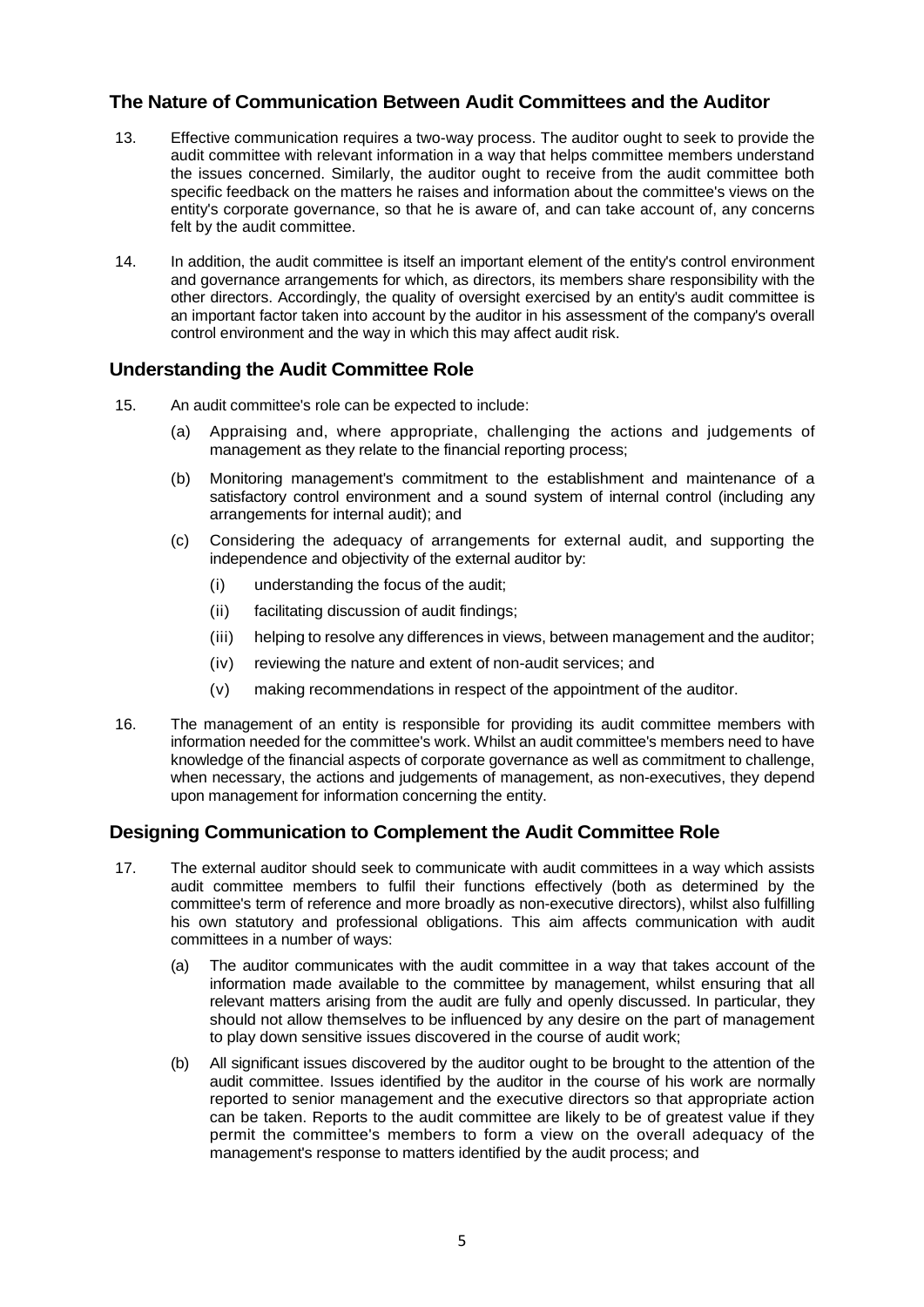(c) Although audit committees have a responsibility for reporting to the board, communication with an audit committee should not be presumed always to discharge fully the auditor's obligation to report matters to the board as a whole. Auditing Standards set out a number of requirements concerning communications with an entity's board of directors, and the auditor needs to ensure that such matters are appropriately reported. In circumstances of a serious nature, the auditor may consider it appropriate to communicate matters directly to the full board.

### **Timing of Communication**

- 18. The timing of communication inevitably depends upon the timing of the audit committee's meetings, although this should not preclude communication at any time when requested by the auditor or by the audit committee. However, in most circumstances communication would be expected to occur:
	- (a) When determining the plans for conducting the audit; and
	- (b) When assessing findings from the audit, preferably before the directors give approval for publication of financial information which has been subject to audit or review by the auditor. For example, issue of a listed company's financial statement announcement.
- 19. The manner of communication takes account of the audit committee's role and its method of operation. Normally, effective communication is achieved by an oral report by the auditor to the committee, supported by a brief written report, followed by discussion. This provides the audit committee with the opportunity to evaluate the auditor's findings and report back to the full board.

#### **Communicating Plans for Conducting the Audit**

- 20. In order to ensure that effective two-way communication is established, it is vital that both the auditor's plans and the audit committee's expectations are discussed and agreed at an early stage in the audit process.
- 21. At the planning stage, the auditor should outline the nature and scope of the work he proposes to undertake and the form of the reports he expects to make. In addition to the audit of financial statements for the year, the auditor may be instructed to review interim financial information or, if the entity undertakes regulated activities, its regulator may require reports from the auditor. In such cases the auditor should also discuss the scope of review or other additional reporting with the audit committee.
- 22. The auditor should also highlight to the audit committee the application of any new developments in law, accounting and auditing standards, corporate governance reporting, the SGX-ST Listing Manual and other developments relevant to the company's financial statements and annual report.

#### **Communicating Findings from the Audit**

- 23. At or near completion of the audit, the auditor should provide feedback to the audit committee on the conduct of his work and matters arising therefrom, reporting on whether his work followed the plan previously communicated, any material deviations from that plan and reasons for such changes. He may also comment on whether earlier recommendations on internal control issues arising from the audit process have been implemented by management. Any difficulties encountered in performing the audit, such as unreasonable delays in the provision of information to the auditor, or significant shortcomings in the quality of the information provided, should also be reported.
- 24. In accordance with SSA 2401, the auditor's communications to management and those charged with governance are typically as set out below:
	- (a) If the auditor has identified a fraud or has obtained information that indicates that a fraud may exist, the auditor shall communicate these matters on a timely basis to the appropriate

 $\overline{a}$ <sup>1</sup> SSA 240, "The Auditor's Responsibilities Relating to Fraud in an Audit of Financial Statements," paragraphs 40 - 42.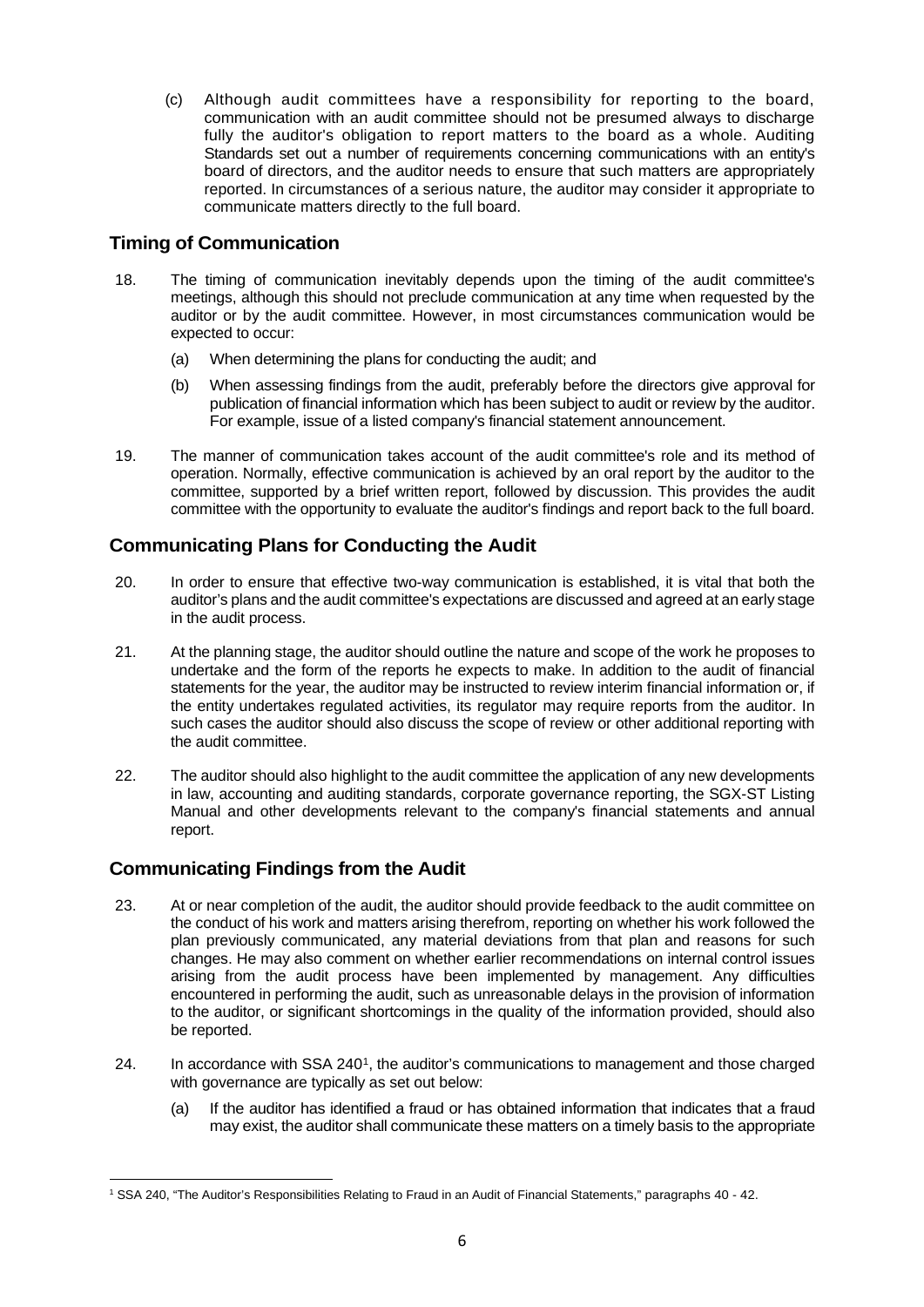level of management in order to inform those with primary responsibility for the prevention and detection of fraud of matters relevant to their responsibilities.

- (b) Unless all of those charged with governance are involved in managing the entity, if the auditor has identified or suspects fraud involving:
	- (i) management;
	- (ii) employees who have significant roles in internal control; or

(iii) others where the fraud results in a material misstatement in the financial statements,

the auditor shall communicate these matters to those charged with governance on a timely basis. If the auditor suspects fraud involving management, the auditor shall communicate these suspicions to those charged with governance and discuss with them the nature, timing and extent of audit procedures necessary to complete the audit.

(c) The auditor shall communicate with those charged with governance any other matters related to fraud that are, in the auditor's judgment, relevant to their responsibilities.

The Code of Corporate Governance<sup>2</sup> recommends that the audit committee should meet with the external auditor, without the presence of the company's management, at least annually. Such private meetings between the auditor and the audit committee provide a good opportunity for the auditor to communicate sensitive issues to the audit committee candidly. Examples of such issues include the management's competence regarding financial reporting responsibilities and the level of cooperation rendered to the auditor during the course of the audit. The auditor may wish to refer to the "Guidebook for Audit Committees in Singapore" for the other topics that may be considered for discussion during such meetings<sup>3</sup>.

- 25. The auditor should determine the extent of information arising from the audit to be communicated to the audit committee taking into account:
	- (a) The committee's terms of reference;
	- (b) The information it expects to be provided by the auditor, or has requested him to provide;
	- (c) The nature of issues identified in the course of the auditor's work; and
	- (d) The requirements of Auditing Standards.
- 26. The form of commentary provided by the auditor also takes into account the scope and form of the explanations and commentary already provided by management to the audit committee. The auditor usually discusses his proposed report with management (including executive directors as appropriate) and take account of their views before presenting his report to the audit committee. However, the auditor should not allow himself to be swayed by any desire on the part of management to play down sensitive issues. The auditor must report openly and fully to the audit committee.
- 27. The audit committee may also find additional matters helpful, such as:
	- (a) Discussion of the accounting policies applied by the entity, any changes in these accounting policies and a commentary on the overall degree of prudence consequent upon those policies;
	- (b) Discussion of the extent to which the financial statements are affected by any unusual transactions including non-recurring profits and losses recognised during the period and the extent to which such transactions are separately disclosed in the financial statements;
	- (c) Commentary on the overall transparency, clarity and quality of the annual report; and
	- (d) Discussion of any significant operational and business risks identified during the audit, together with any material contingent liabilities.

 $\overline{a}$ <sup>2</sup> Code of Corporate Governance, "Audit Committee," paragraph 11.5.

<sup>3</sup> Guidebook for Audit Committees in Singapore, "Roles and Responsibilities of ACs: External Audit," paragraph 1.2.8.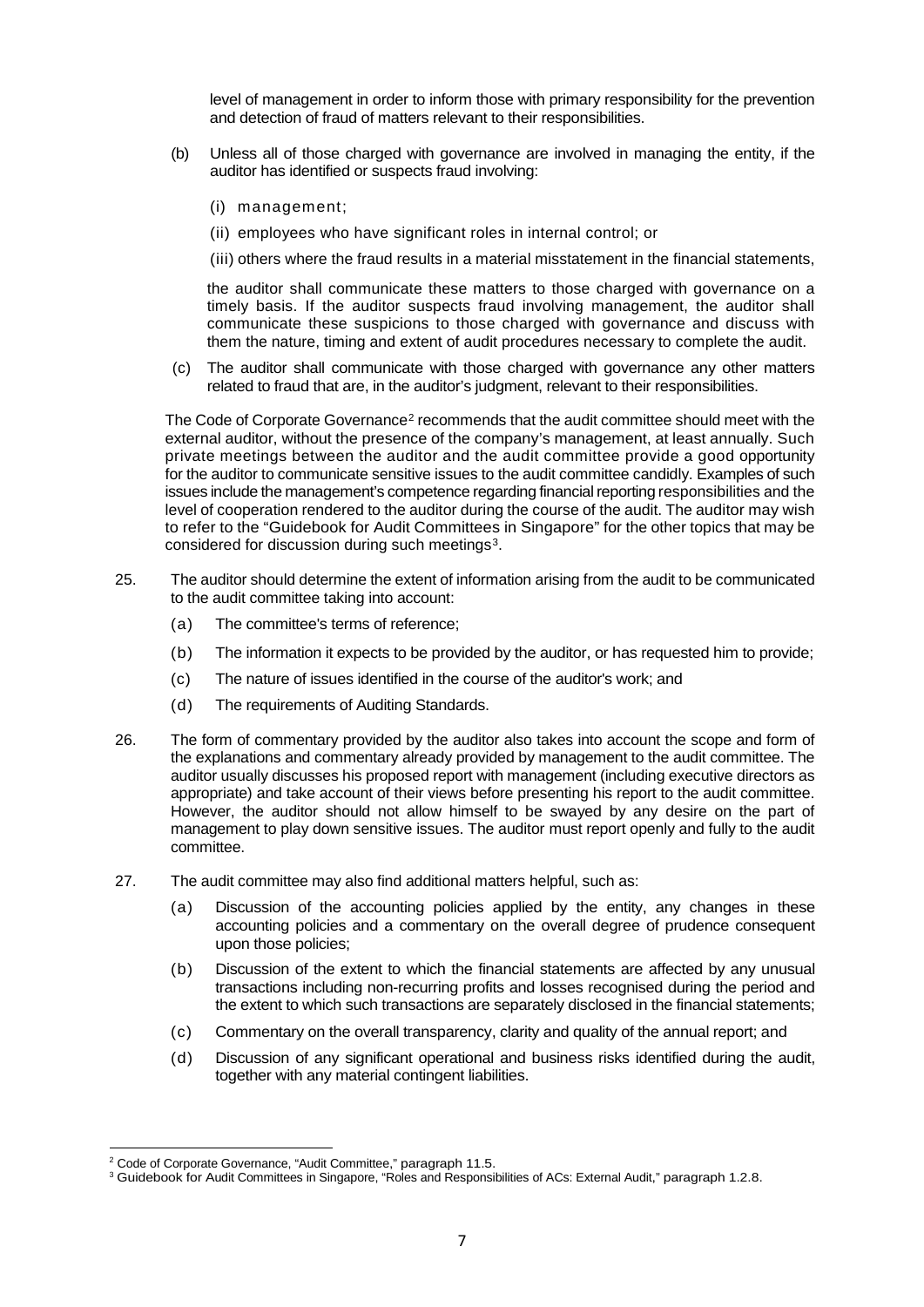# **Auditor's Responsibilities in Assessing Internal Accounting Controls**

- 28. The audit committee should review with the internal and external auditor their findings on their evaluation of the listed issuer's system of internal controls. The review would assist the board of directors in developing policies that would enhance the controls and operating systems of the listed issuer.
- 29. Where a statement is included in the annual report on corporate governance processes and activities in relation to the controls and operating systems of the listed issuer, the auditor is not expected to provide assurance that the statement is free from misstatements or inconsistencies. This is because whilst the auditor may obtain audit evidence through tests of controls, due to the test nature and other inherent limitations of an audit, taking into account the inherent limitations of any accounting and internal control system, the auditor is not in a position to form an opinion on the overall effectiveness of the controls and operating systems of the company based purely on the audit process. The responsibility for the accuracy of the disclosures made in relation to the controls and operating systems vests with the board of directors.

# **Auditor's Responsibilities in Reporting Fraud and Error**

- 30. SSA 240 provides guidance on the auditor's responsibility to consider fraud and error in an audit of financial statements.
- 31. The responsibility for the prevention and detection of fraud and error rests with management through the implementation and continued operation of adequate accounting and internal control systems.
- 32. The auditor is not and cannot be held responsible for the prevention of fraud and error. Nevertheless, when planning and performing the audit and in evaluating and reporting the results thereof the auditor should consider the risk of material misstatements in the financial statements resulting from fraud and error. The auditor should also consider the reporting of fraud and error to appropriate parties in accordance with SSA 240.
- 33. Section 207(9A) of the Companies Act requires that if an auditor of a public company or a subsidiary of a public company, in the course of performance of his duties as an auditor, has reason to believe that a serious offence involving fraud or dishonesty amounting to not less than \$20,000 and punishable by imprisonment for a term not less than 2 years is being or has been committed against the company by officers or employees of the company, the auditor shall immediately report the matter to the Minister of Finance.
- 34. In carrying out this statutory responsibility, apart from the procedures set out in SSA 240, the following procedures may be considered in the design of the audit procedures to obtain reasonable assurance that misstatements arising from fraud and error that are material to the financial statements taken as a whole are detected and communicated on a timely basis:
	- (a) Issuing instructions to the auditor of the subsidiary companies of the listed company to immediately bring to the attention of the auditor of the listed company any serious offence involving fraud or dishonesty as defined in the Companies Act, noted in the course of their audit; and
	- (b) Obtaining written confirmation from the directors whether they are aware of any irregularities, including fraud, or other dishonesty, involving management or employees of the company and the group.

### **Audit of Segment Information**

35. The audit of segment information should be directed at ascertaining whether reportable segments are correctly identified and segment disclosures are complete and accurate.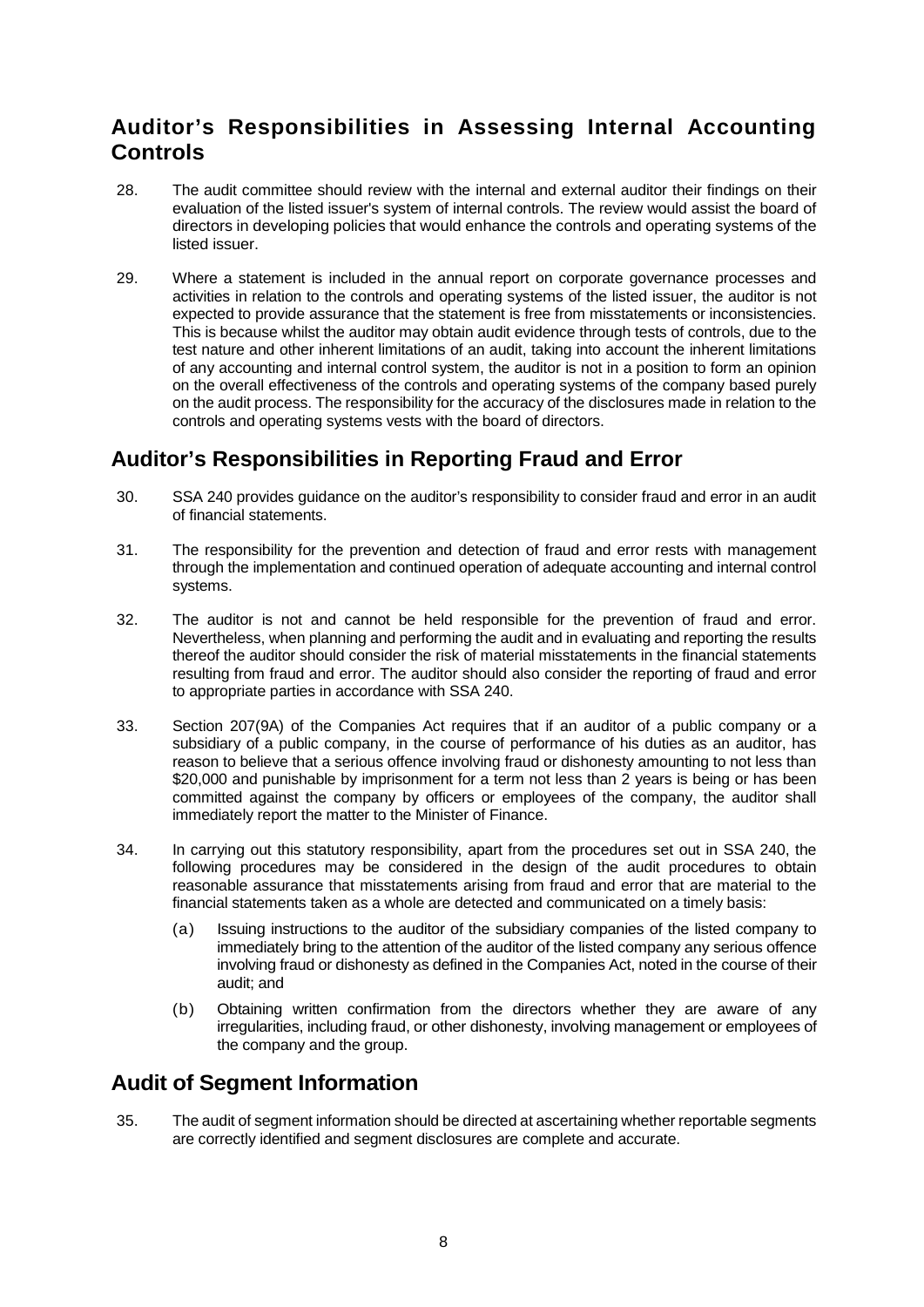- 36. Consistent with the management's approach to segment reporting, auditing procedures are primarily directed at:
	- (a) Obtaining sufficient competent evidential matter to support conclusions that the segment information disclosed is the same information that is used by management;
	- (b) Ensuring that the basis on which the information was prepared is the basis disclosed and that the disclosures are adequate;
	- (c) Ensuring that aggregation criteria have been appropriately applied, if applicable; and
	- (d) Ensuring that all significant segment items are reconciled to consolidated totals in the financial statements.

#### **Audit Procedures**

*Test Identification of Reportable Segments*

- 37. Audit procedures would include the following
	- (a) Gain or update an understanding of management's internal reporting and processes relating to accounting for segment disclosures; and
	- (b) Evaluate whether the entity has appropriately identified its reportable operating segments.

*Test Segment Disclosure Information*

- 38. Audit procedures would include the following:
	- (a) Perform analytical procedures;
	- (b) Evaluate the adequacy of disclosures;
	- (c) Review the reconciliation of the totals of segment revenues, reported profit or loss, assets, and other significant items to the consolidated balance sheet and profit and loss account to assess whether significant items are properly disclosed; and
	- (d) If the composition of an entity's reportable segments changes as a result of an entity's reorganisation of its internal structure, assess whether segment information for prior periods has been appropriately restated, if practicable.

# **Audit of Employee Share Option Schemes**

- 39. These are schemes involving the issue of shares by listed issuers to their employees (and by unlisted subsidiaries of a listed issuer) and are governed by requirements set out in the SGXST Listing Manual and the Companies Act (section 77). The regulatory requirements are generally quite restrictive so as to safeguard the interests of the listed company's shareholders.
- 40. Listed companies are required to disclose information on the following matters in their annual reports as set out in Rule 852 of the SGX-ST Listing Manual:
	- (a) Details of options granted to and exercised by:
		- (i) Directors of the listed company;
		- (ii) Controlling shareholders of the listed company and their associates; and
		- (iii) Employees who receive 5% or more of the total options available under the scheme.
	- (b) Details of options granted to employees of the parent company and its subsidiaries.
	- (c) Names of the members of the committee administering the scheme.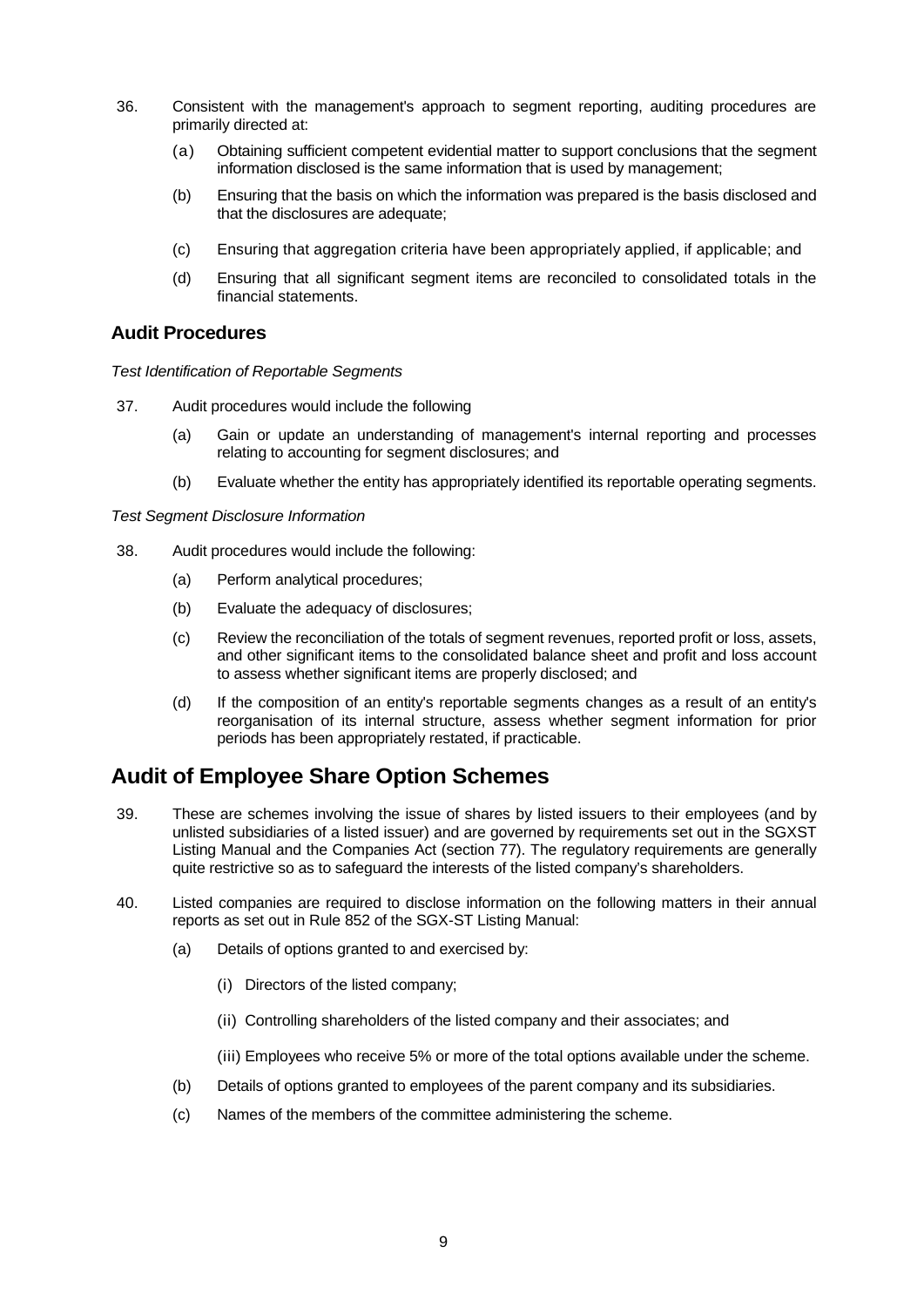(d) Based on SGX Listing Manual Rule 852(1d), the number and proportion of options granted at a discount during the financial year under review in respect of every 10% discount range, up to the maximum quantum of discount granted.

According to Rule 852(2), if any of the above requirements is not applicable, an appropriate negative statement must be included.

41. Share options granted by a company are required to be disclosed in the directors' report under section 201 of the Companies Act. Hence, in practice, disclosures of employee share option schemes could be disclosed in the directors' report. Singapore Financial Reporting Standard (International) (SFRS(I)) 2 "Share-based Payment" provides guidance on the recognition, measurement and disclosure of employee share option schemes.

#### **Audit Procedures**

- 42. As the auditor's report includes an opinion as to whether the financial statements comply with the other matters required by section 201 of the Companies Act, the audit procedures on share options would include the following:
	- (a) Evaluation of the adequacy of disclosures of share options granted as set out in section 201 of the Companies Act;
	- (b) Review of the company's employee share option scheme plan and schedules prepared by the company to assess the completeness and accuracy of disclosures; and
	- (c) Obtaining confirmation from directors and employees on details of options granted and exercised.

### **Auditor's Responsibilities in the Review of Interested Person Transactions**

- 43. It is the responsibility of the management and directors of the company to identify and monitor interested person transactions and ensuring that such transactions are approved by the shareholders and/or are immediately announced, as applicable.
- 44. The SGX-ST Listing Manual defines an interested person transaction as a transaction between an entity at risk and an interested person. An entity at risk is a listed issuer, a listed issuer's subsidiary, which is not listed on the SGX or an approved exchange or a listed issuer's associated company subject to criteria specified in Chapter 9. An interested person in the case of a company\* is defined as a director, chief executive officer, or controlling shareholder of the listed issuer or an associate of any such director, chief executive officer, or controlling shareholder. A transaction includes the provision of financial assistance, the acquisition, disposal or leasing of assets, the provision or receipt of services, the issuance or subscription of securities, the granting or receiving of options and the establishment of joint ventures or joint investments.
- 45. Interested person transactions may have an impact on the disclosures in the financial statements. For example, certain interested person transactions may be considered as related party transactions requiring disclosures. The auditor should review announcements made on interested person transactions and records maintained by the company documenting interested person transactions to assess the adequacy of disclosures in the financial statements. This is because inconsistencies between interested person transaction announcements and the financial statements may undermine the credibility of the financial statements and the related auditor's report.

<sup>\*</sup> Interested person in the case of:

<sup>•</sup> Real Estate Investment Trust (REIT) – Refer to the Code on Collective Investment Schemes issued by the Monetary Authority of Singapore;

<sup>•</sup> Business trust – Refer to the SGX-ST Listing Manual Rule 904(4)(c); and

<sup>•</sup> Investment fund which is neither a REIT nor business trust – Refer to the SGX-ST Listing Manual Rule 904(4)(d).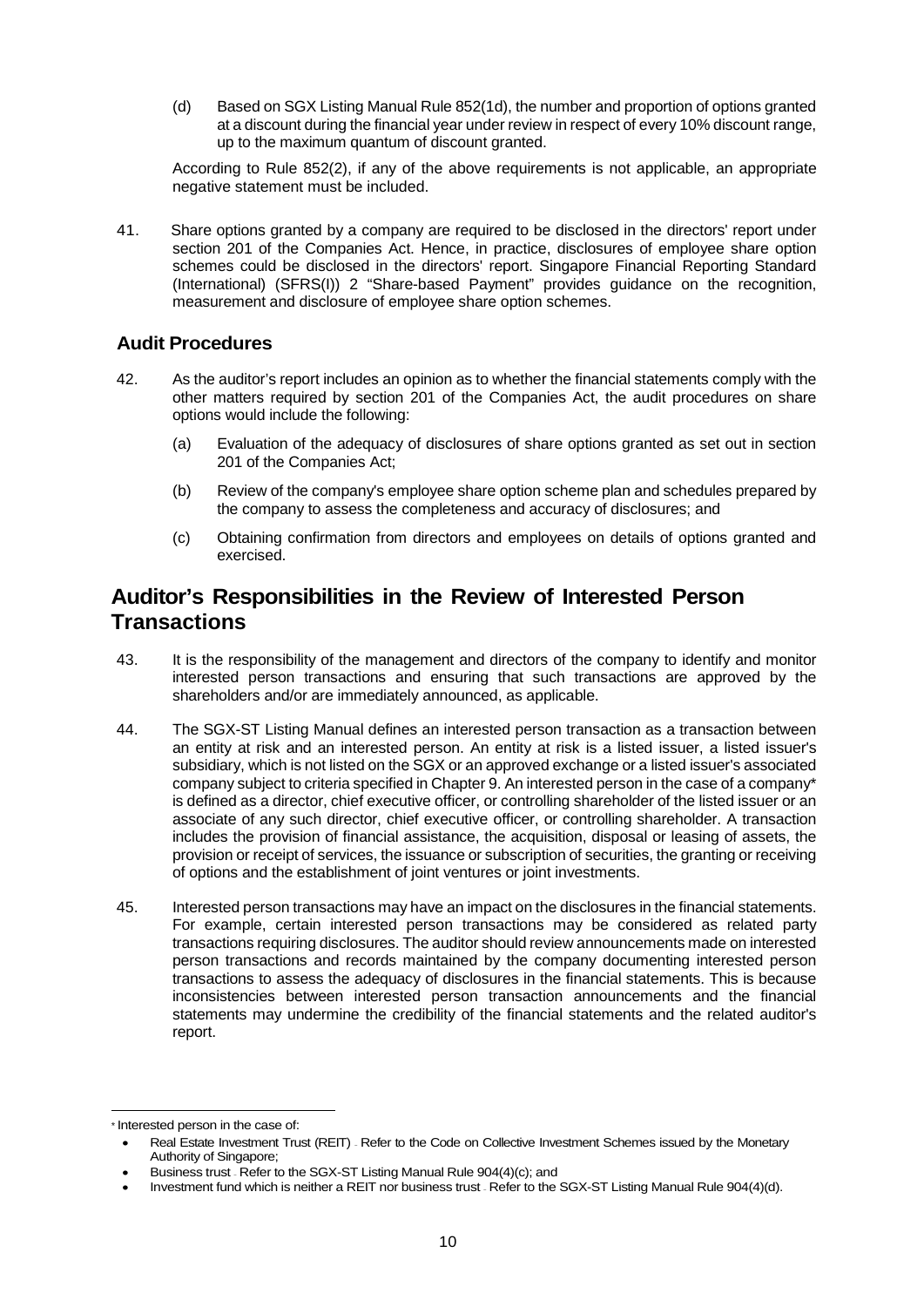# **Auditor's Responsibilities on Corporate Governance Disclosures**

- 46. The board of directors is responsible for the corporate governance of the company. Annual reports should provide sufficient disclosure of the listed issuers' corporate governance processes and activities.
- 47. The auditor is not expected to actively search for misstatements or inconsistencies in the disclosures. The responsibility for the accuracy of the disclosures made rests with the board of directors. However, if the auditor becomes aware of misstatements or inconsistencies in the review of the annual report vis-à-vis his knowledge obtained in the course of the audit of the financial statements, he should highlight these matters to the board of directors and the audit committee.

### **Review of Annual Reports/Summary Financial Statements**

- 48. In addition to the financial statements, other information contained in annual reports would include the following:
	- (i) Chairman's statement;
	- (ii) Corporate information;
	- (iii) Financial summaries or highlights;
	- (iv) Statement on corporate governance; and
	- (v) Directors' report.

 $\overline{a}$ 

- 49. SSA 720<sup>4</sup> requires the auditor to read the other information to identify material inconsistencies with the audited financial statements. This is because the credibility of the financial statements and the related auditor's report may be undermined by material inconsistencies between the financial statements and the other information.
- 50. When the auditor reads the other information in the annual report, he does so in the light of his knowledge acquired during the audit. As set out in SSA 720 paragraph 1, in the absence of any separate requirement in the particular circumstances of the engagement, the auditor's responsibility is restricted to information identified in the auditor's report, and the auditor is not expected to verify any other information. What is required is for the auditor, to read the other information with a view to identifying matters which are materially inconsistent with the audited financial statements.
- 51. The entity may prepare summary financial statements summarising its annual audited financial statements for the purpose of informing user groups interested only in the highlights only of the entity's financial performance and position and as permitted by the Companies Act. Section 203A of the Companies Act allows a listed public company to send summary financial statements to its members.
- 52. The SGX-ST Listing Manual sets out the following requirements in Rule 713:
	- (a) Disclosure in the annual report of a listed company, the date of appointment and the name of audit partner in charge of auditing the listed company and its group; and
	- (b) Rotation of audit partner in charge of the audit of the listed company at least once every five years.

The listed company must also disclose in its annual report, the names of the auditor for its Singapore-incorporated subsidiaries and Singapore-incorporated associates and its significant foreign subsidiaries and associated companies.

<sup>4</sup> SSA 720, "The Auditor's Responsibilities Relating to Other Information in Documents Containing Audited Financial Statements," paragraph 6.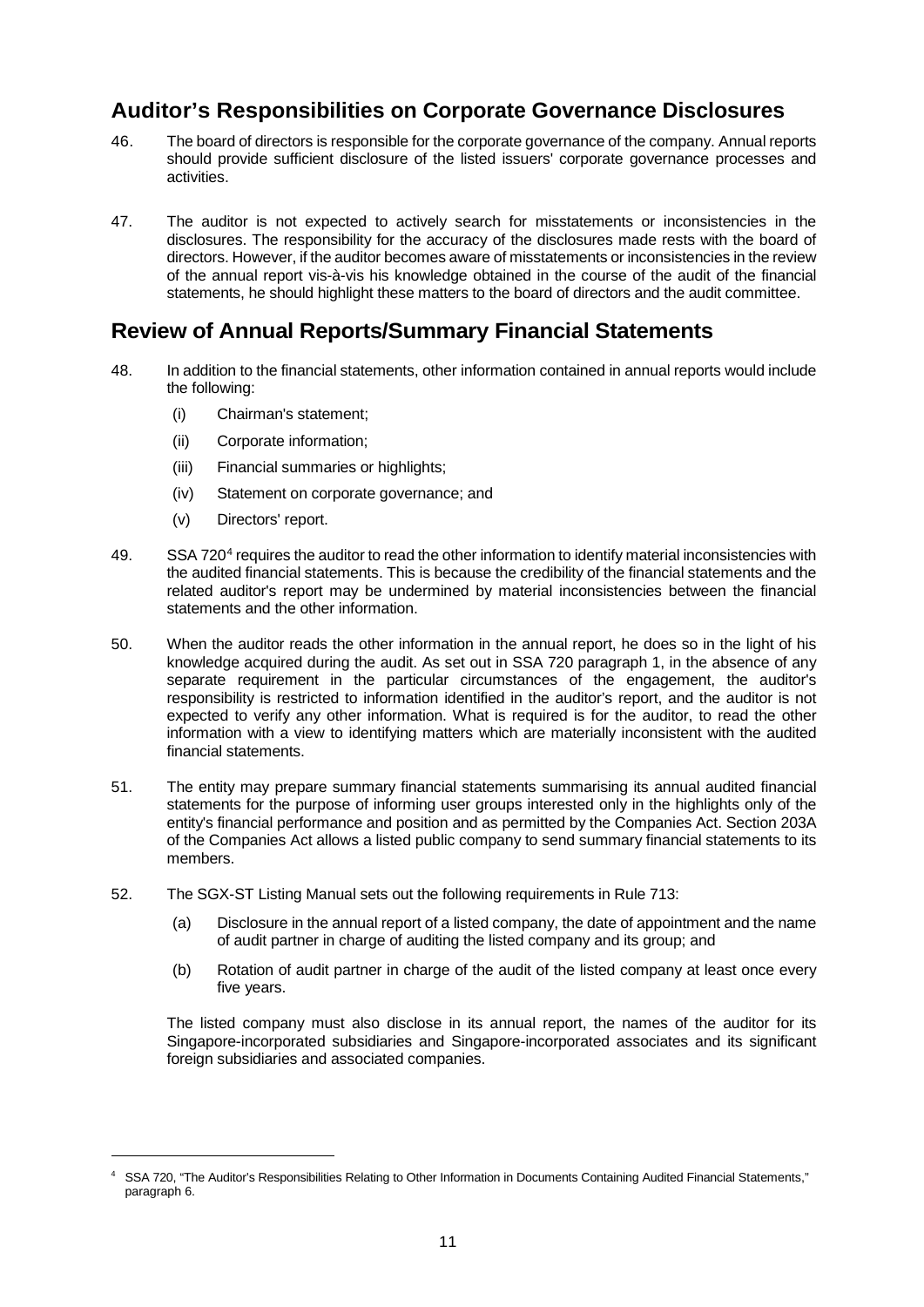# **Review of Financial Statements and Dividend Announcement**

53. Both the content and the preparation of public announcements are the responsibility of the company's directors. Whilst the responsibility rests with the directors of the company, the directors may request the auditor to review the announcements.

#### **Interim Financial Statements and Dividend Announcement**

#### *Review Procedures*

- 54. The procedures that may be carried out by the auditor in relation to a review of interim financial statements<sup>5</sup> are set out in Singapore Standard on Review Engagements (SSRE) 2410 "Review of Interim Financial Information Performed by the Independent Auditor of the Entity". The procedures that may be carried out include the following:
	- (a) Considering whether the financial information is prepared on the basis of accounting policies and presentation consistent with those used in the preparation of the preceding annual financial statements;
	- (b) Considering whether the classification and presentation of disclosures is appropriate and in accordance with SGX requirements; and
	- (c) Reading the interim announcement including the management commentary for any apparent misstatements and material inconsistencies with the financial information.

#### **Full Year Financial Statements and Dividend Announcement**

#### *Review Procedures*

- 55. The following are procedures that may be carried out by the auditor if requested by management in relation to a review of the public announcements:
	- (a) Checking that the figures in the preliminary announcement covering the full year have been accurately extracted from the audited or draft financial statements; and reflect the presentation to be adopted in the audited financial statements;
	- (b) Reading the management commentary, any other narrative disclosures and any final interim period figures and consider whether they are in conflict with the information that they have obtained in the course of their audit. If they become aware of any apparent inconsistencies with information obtained during their audit or with the draft financial statements, they should seek to resolve them with the directors; and
	- (c) If they are available, the auditor may also read the text, or draft thereof, of any Chairman's Statement, financial highlights or similar document to be included in the annual report from which the commentary in the preliminary announcement will usually be derived.
- 56. The auditor would need to be satisfied that any matters outstanding with respect to their audit will be unlikely to result in changes to the financial information contained in the public announcement. This means that the audit of the financial statements must be at an advanced stage and that, subject only to unforeseen events, the auditor expects to be in a position to issue his report on the financial statements incorporating the figures upon which the public announcement is based.

 $\overline{a}$ 

<sup>5</sup> SFRS(I) 1-34, "Interim Financial Reporting," paragraph 8 requires that an interim financial report shall include, at a minimum, the following components:

<sup>(</sup>a) a condensed statement of financial position;

<sup>(</sup>b) a condensed statement of comprehensive income, presented as either;

<sup>(</sup>i) a condensed single statement; or

<sup>(</sup>ii) a condensed separate income statement and a condensed statement of comprehensive income;

<sup>(</sup>c) a condensed statement of changes in equity;

<sup>(</sup>d) a condensed statement of cash flows; and

<sup>(</sup>e) selected explanatory notes.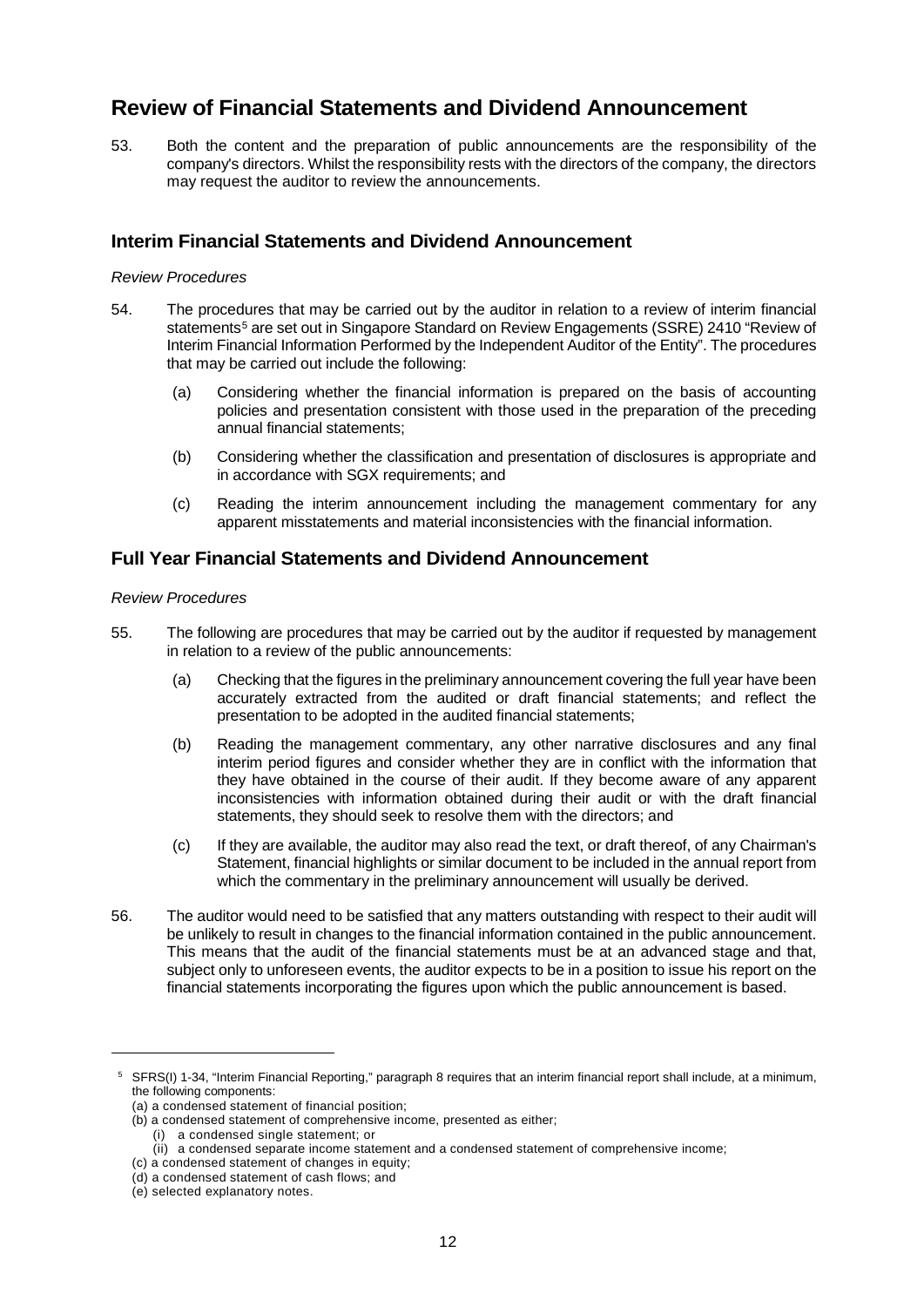- 57. This means completing the audit, including appropriate reviews by personnel not otherwise involved in the audit as described in SSA 220, "Quality Control for an Audit of Financial Statements", subject to the following:
	- (a) Resolving outstanding audit matters which the auditor is satisfied are unlikely to have a material impact on the financial statements or disclosures in the public announcement;
	- (b) Completing audit procedures on details of note disclosures supporting the financial statements that will not have a material impact on the primary financial statements and completing their review of the other information in the annual report in accordance with SSA 720, "The Auditor's Responsibilities Relating to Other Information in Documents Containing Audited Financial Statements"; and
	- (c) Updating the subsequent events review to cover the period between the issue of the public announcement and the date of the auditor's report on the financial statements. Significant findings uncovered at this stage should be addressed in accordance with the guidelines set out in SSA 560, "Subsequent Events".
- 58. Where the auditor's report will be qualified or will contain an explanatory paragraph dealing with a fundamental uncertainty, the auditor should highlight to the audit committee to consider the adequacy of disclosures made in the public announcement explaining the qualification or fundamental uncertainty.

# **Auditor's Responsibilities in the Review of Shareholders' Circulars**

- 59. Generally, a responsibility statement by the directors of the company is included in a shareholders' circular. In the statement, the directors of the company accept full responsibility for the accuracy of the information in the circular and confirm, having made all reasonable enquiries, that it is to the best of their knowledge and belief, the facts stated and opinions expressed in the circular are fair and accurate and that there are no material facts the omission of which would make any statement in the circular misleading.
- 60. Whilst the responsibility for the accuracy of the information in the circular rest with the directors, the directors may make enquiries of the auditor of the company regarding the information in the circular. The directors of the company may also require the auditor to formally report on the results of work performed on the circular. In other circumstances, the auditor may be providing oral advice only.

#### **Formal Reports**

61. The auditor's professional responsibilities and the format of written reports should be based on Singapore Standard on Related Services (SSRS) 4400, "Engagements to Perform Agreed-Upon Procedures Regarding Financial Information".

#### **Oral Advice**

- 62. The audit engagement letter should include a clause to the effect that the auditor cannot be held responsible for opinions or advice unless confirmed in writing after full and proper consideration.
- 63. Where the area of advice is not covered by an existing engagement contract with such relevant clause, the auditor should use appropriate judgement in responding to any request for advice and make clear to the directors of the company the basis on which that advice is given. It will often be prudent to confirm any response in writing, making clear the basis on which it was given.
- 64. If there is a reasonable likelihood that the professional advice or views provided to the directors of the company could be misinterpreted or otherwise utilised in an unanticipated manner, a written representation of such information should be provided.